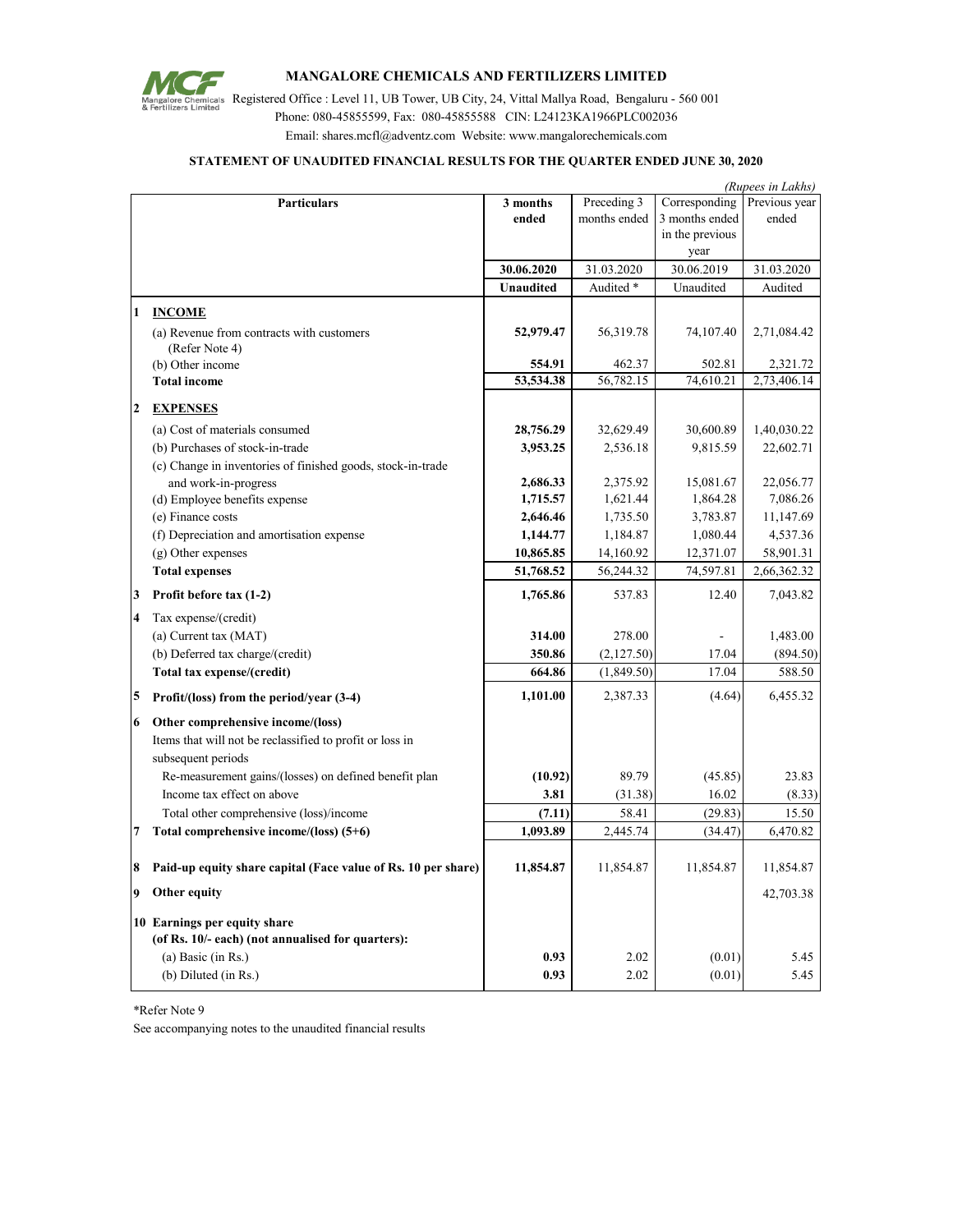## Notes:

- 1. The unaudited financial results for the quarter ended June 30, 2020 of Mangalore Chemicals and Fertilizers Limited ("the Company") have been reviewed by the Audit Committee and approved by the Board of Directors at their respective meetings held on August 06, 2020.
- 2. The unaudited financial results have been prepared in accordance with the applicable Standards prescribed under Section 133 of the Companies Act, 2013, read with relevant rules issued thereunder and other accounting principles generally accepted in India and in compliance with Regulation 33 of the SEBI (Listing Obligations and Disclosure Requirements) Regulations, 2015, as amended.
- 3. The Company is engaged in the manufacture, sale and trading of fertilisers which constitutes a single operating segment as per Ind AS 108 and hence separate segment disclosures have not been furnished.
- 4. The urea concession income for the period / year has been recognized based on management's estimate, in respective periods/year, pending finalization by the Government of India ('GOI'). Revenue for the quarter and year ended March 31, 2020 include additional urea concession income of Rs. 1,053.65 Lakhs relating to immediately preceeding financial year recognized on finalization of escalation/de-escalation claims.
- 5. During the previous year, assessment has been performed by the Company regarding utilization of Minimum Alternate Tax (MAT) on the basis of future profitability projections. Further, the management also assessed it to be probable that post utilization of MAT the Company will be exercising option to pay Income Tax at reduced rates as per the provisions/conditions defined in the new Section 115BAA in the Income Tax Act, 1961, inserted vide the Taxation Laws (Amendment) Ordinance 2019 and consequently, tax credit of Rs. 2,056.87 lakhs has been recorded in the financial results for the quarter and year ended March 31, 2020.
- 6. The Company had claimed and received refund of GST input tax credit on input services of Rs. 1,206.29 Lakhs till April 17, 2018 and has further recognized such input tax credit of Rs. 5,535.03 Lakhs for subsequent period till June 30, 2020. Based on a tax opinion and order of the High Court of Gujarat in respect of writ petition of other companies and considering such credit is also available for utilisation, the management is confident of refund / utilisation of aforesaid input tax credit. The Company has been utilising such credit based on a tax advise obtained in this regard.
- 7. The Ammonia, Urea and ABC plants of the Company were shutdown for planned maintenance activities on February 20, 2020 and restarted the operations from April 18, 2020 after completion of maintenance activities.
- 8. In this unprecedented COVID-19 pandemic situation, with the support and relaxations extended by the Central and respective State Governments, the Company has been able to operate at normal levels by mobilizing critical work force and adopting stringent social distancing/ safety measures.

Further, the Company has assessed the impact of this pandemic on recoverability of carrying value of financial and non-financial assets using various internal and external information up to the date of approval of these unaudited financial results and concluded that there is no material adjustments required at this stage in the unaudited financial results of the Company for the quarter ended June 30, 2020. However, the impact assessment of COVID-19 is a continuing process given the uncertainties associated with its nature and duration. The impact of COVID-19 may be different from that estimated as at the date of approval of these unaudited financial results and the Company will continue to monitor the impact of the same.